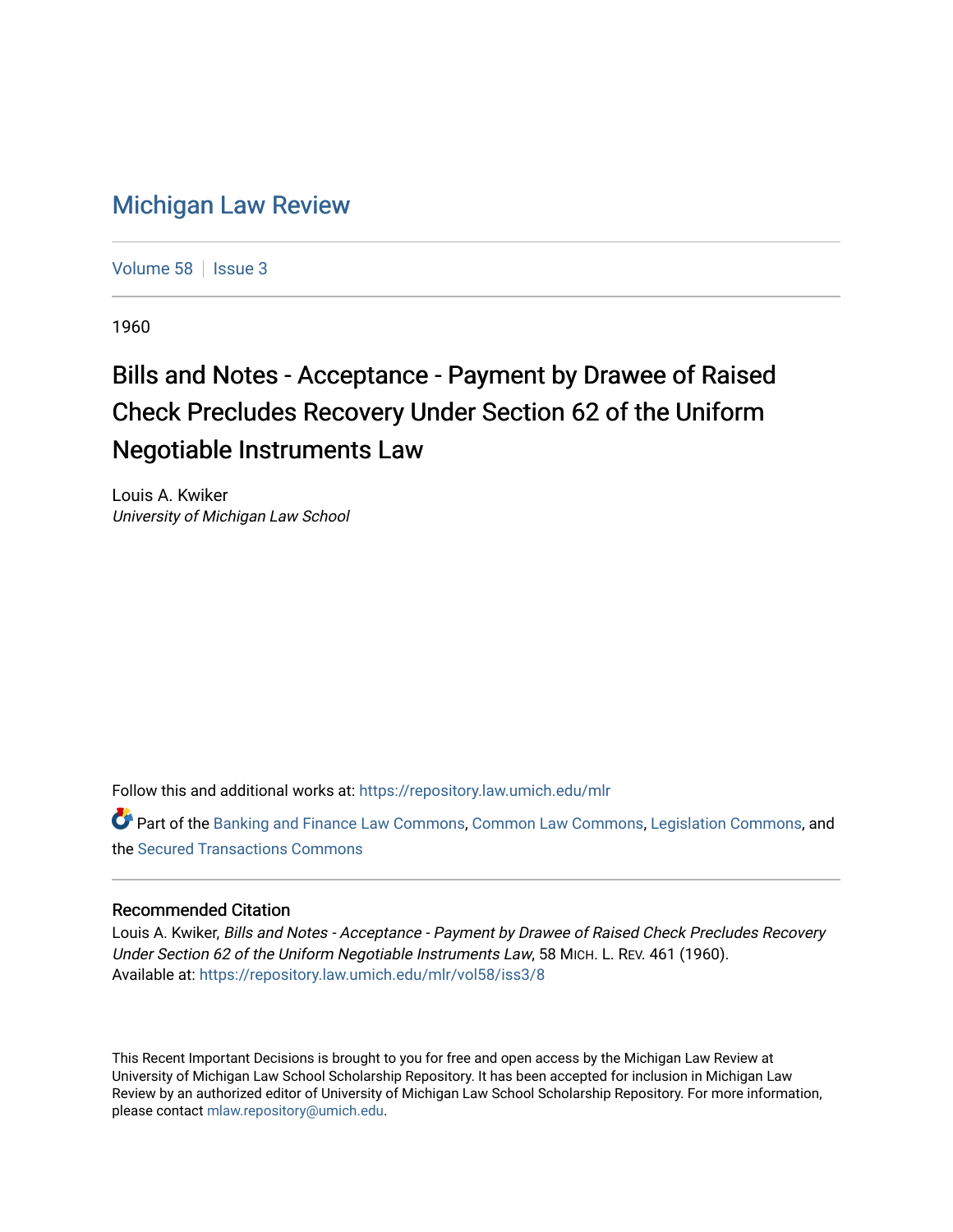BILLS AND NOTES-ACCEPTANCE-PAYMENT BY DRAWEE OF RAISED CHECK PRECLUDES RECOVERY UNDER SECTION 62 OF THE UNIFORM NEGOTIABLE IN-STRUMENTS LAW-Defendant, collection bank and presenter, paid the face amount of a raised check, executed its unqualified indorsement thereon, transmitted the check through regular banking channels, and received payment from drawee bank. Upon discovery of the overpayment plaintiff, surety, reimbursed the drawee and sought recovery from the defendant. The trial court sustained defendant's demurrer. On appeal, *held,* affirmed. Under section 621 of the Uniform Negotiable Instruments Law, a drawee bank which pays a raised but otherwise genuine check to a non-negligent holder in due course cannot recover the amount by which the instrument was raised because payment constitutes an acceptance of the instrument according to its tenor at the time of payment. *Kansas Bankers Surety Co. v. Ford County State Bank,* 184 Kan. 529, 338 P. (2d) 309 (1959).

At common law the warranty of an acceptor or payor of a bill of exchange extended only to the genuineness of the drawer's signature2 and to the state of his account.<sup>3</sup> It did not preclude quasi-contractual<sup>4</sup> recovery from the presenter when the bill had been materially altered before pay-

l Kan. Gen. Stat. (1949) §52-603.

<sup>2</sup> Jenys v. Fawler, 2 Str. 946, 93 Eng. Rep. 959 (1715); Price v. Neal, 3 Burr. 1354, 97 Eng. Rep. 871 (1726). See, generally, Aigler, "The Doctrine of Price v. Neal," 24 MICH. L. REv. 809 (1926).

<sup>3</sup>Liberty Trust v. Haggerty, 92 N.J. Eq. 609, 113 A. 596 (1921).

<sup>4</sup> WOODWARD, QUASI CONTRACTS §80 (1913).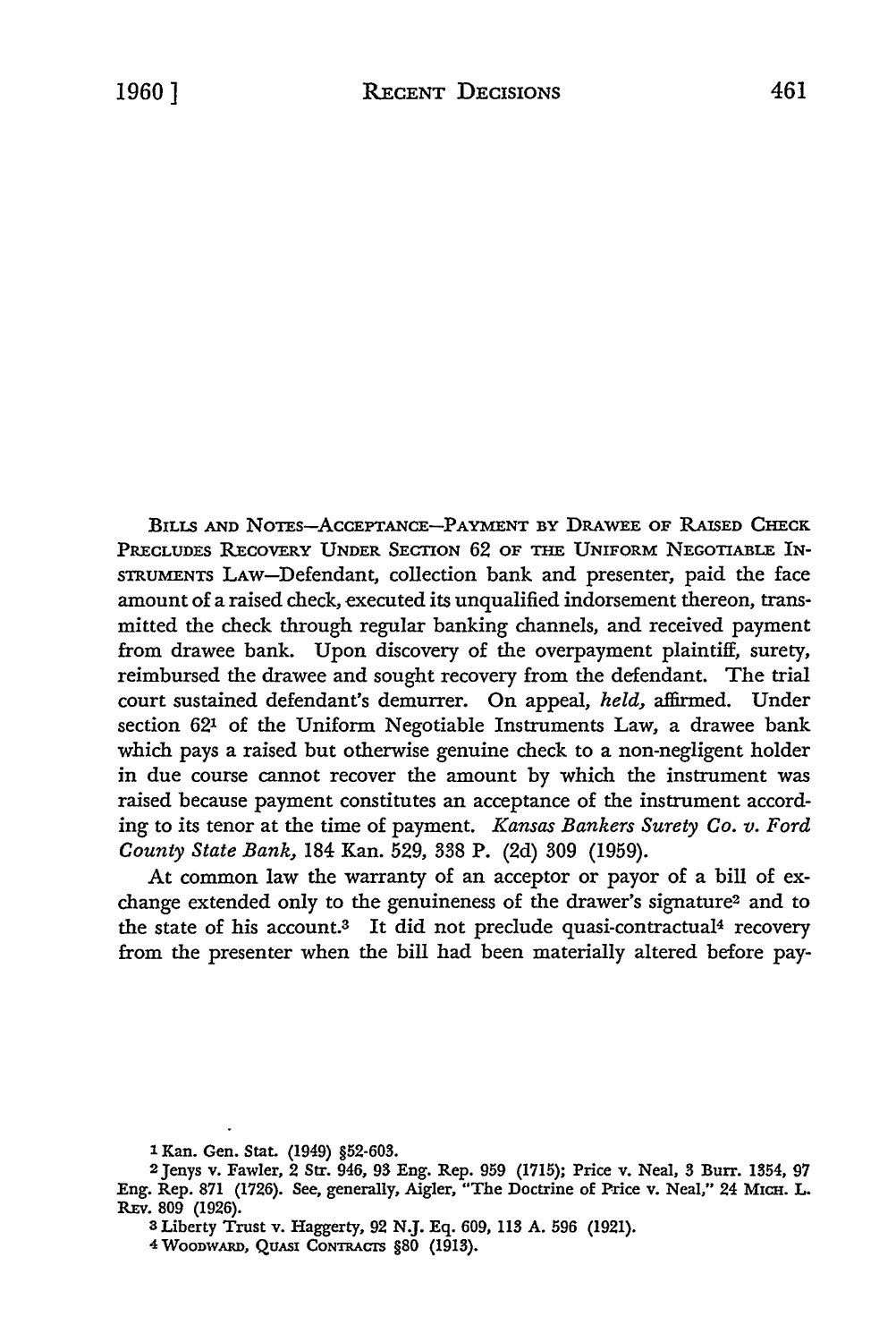ment or acceptance.5 The enactment of section 62 of the Uniform Negotiable Instruments Law was considered by most authorities not to have changed this common law rule.6 This section provides: "The acceptor, by accepting the instrument, engages that he will pay it according to the tenor of his acceptance, and admits: (1) The existence of the drawer, the genuineness of his signature, and his capacity and authority to draw the instrument; and (2) the existence of the payee and his then capacity to endorse." In the principal case, the court held that "tenor of his acceptance" refers to the terms of the check as of the time it is presented for payment. Furthermore, the court accepted the argument, despite the precise use of technical language in section 62 and related sections, that payment and acceptance are synonymous. No other court has precluded recovery by a drawee in such a case. It would seem that on both of these points the court failed to give adequate consideration to the common law antecedents of the NIL. As to the first point, the phrase "tenor of his acceptance" had a recognized common law meaning.7 It referred to the nature of the acceptance contract -whether it was general or qualified-not to the terms of the accepted bill. That this meaning was incorporated into section 62 is suggested by the provisions of sections 139 through 142,8 which in terms recognize the validity of general and qualified acceptances of bills of exchange. Also, the Kansas court's interpretation of section 62 does not seem consistent with section 124,9 which deals with the effect of a material alteration upon all parties to the instrument. It avoids the altered instrument except as to

<sup>5</sup>See Espy v. Bank of Cincinnati, 18 Wall. (85 U.S.) 604 (1873); White v. Continental Nat. Bank, 64 N.Y. 316 (1876); Young v. Lehman, 63 Ala. 519 (1879).

<sup>6</sup>Security Commercial & Savings Bank v. So. Trust & Commerce Bank, 74 Cal. App. 734, 241 P. (2d) 945 (1925) [forged drawer's signature: anno., BRANNAN, NEGOTIABLE IN-STRUMENTS LAw, 7th ed., §62, p. 905 (1948)]; McClendon v. Bank of Advance, 188 Mo. App. 417, 174 S.W. 203 (1915) (raised bill); National Reserve Bank v. Corn Exchange Bank, 171 App. Div. 195, 157 N.Y.S. 316 (1916) (raised bill); Interstate Trust Co. v. United States Nat. Bank, 67 Colo. 6, 185 P. 260 (1919) (alteration of payee's name). See Greeley, "The Effect of Acceptance of an Altered Bill," 27 ILL. L. REv. 519 (1933); Woodward, "The Risk of Forgery or Alteration of Negotiable Instruments," 24 CoL. L. REv. 469 at 476 (1924); Aigler, "The Doctrine of Price v. Neal," 24 MICH. L. REv. 809 (1926). But see Ames, "The Negotiable Instruments Law," 14 HARv. L. REv. 241 (1900).

7 BAYLEY, BILLS OF EXCHANGE 18 (1789). For citation of an extensive list of authorities, see Greeley, "The Effect of Acceptance of an Altered Bill," 27 ILL. L. REv. 519 at 519-520 (1933).

s NIL, §139 provides: "An acceptance is either general or qualified. A general acceptance assents without qualification to the order of the drawer. A qualified acceptance in express terms varies the effect of the bill as drawn." Sections 140 and 141 define more specifically general and qualified acceptances. Section 142 concerns the holder's rights when there has been a qualified acceptance. Kan. Gen. Stat. (1949) §§52-1108, 1109, 1110, 1111.

9 NIL, §124 provides, "where a negotiable instrument is materially altered without the assent of all parties liable thereon, it is avoided, except as against a party who has himself made, authorized, or assented to the alteration, and subsequent indorsers; but when an instrument has been materially altered and is in the hands of a holder in due course, not a party to the alteration, he may enforce payment thereof according to its original tenor." Kan. Gen. Stat. (1949) §52-906.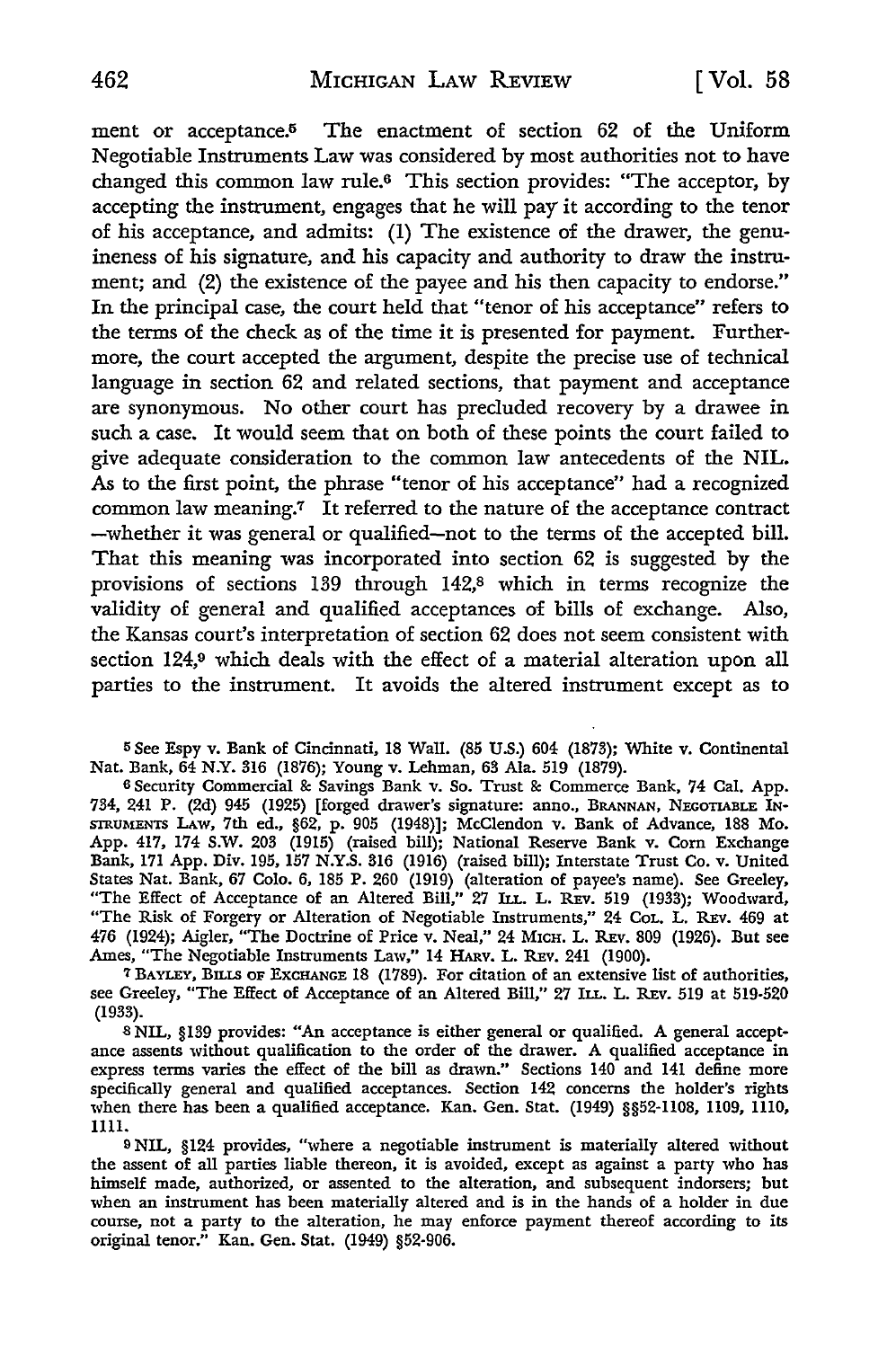parties making, authorizing, or assenting to the alteration and as to subsequent indorsers. Clearly, the bill is avoided as to a subsequent acceptor.<sup>10</sup> Other sections, also, interrelate to these presented and point to the same conclusion.11 However, the Kansas court, without discussion of these sections, relied upon two prior controversial<sup>12</sup> decisions<sup>13</sup> that had made inroads into this settled state of the law. They both held that *certification14*  by the drawee of an altered<sup>15</sup> instrument constituted an acceptance of the instrument as it existed at the time of presentment.<sup>16</sup> Regarding the second major point decided by the Kansas court, there seems to be a clear distinction between payment and acceptance<sup>17</sup> both at common law<sup>18</sup> and under the NIL.19 Payment of a bill of exchange comprehends performance by the drawee of the drawer's order, which extinguishes the vitality of the instrument except as a voucher or receipt. Acceptance, on the other hand, contemplates the addition of the acceptor's contractual obligations to the bill, increasing its negotiability. The court in the principal case, in equating payment and acceptance, though probably motivated by the popular understanding of the effect of payment as an acceptance,<sup>20</sup> failed to consider the precise technical concepts embodied in the language of sections 62

10 This had been the prior common law rule. Greeley, "The Effect of Acceptance of an Altered Bill," 27 ILL. L. REv. 519 (1933). But see BRANNAN, NEGOTIABLE INSTRUMENTS LAW, 7th ed.,  $\S62$ , p. 917 (1948), where it is suggested that the acceptor may be an "assenter" and obliged to pay the bill as altered after acceptance.

11 See Greeley, "The Effect of Acceptance of an Altered Bill," 27 ILL. L. REv. 519 (1933). 12 Comments, 31 MICH. L. REv. 408 (1933); 26 ILL. L. REv. 697 (1932); notes, 79 UNIV. PA. L. REv. 492 (1931); 22 COL. L. REv. 260 (1922); 31 YALE L.J. 548 (1922); 6 **MINN.** L. REv. 405 (1922).

13 Nat. City Bank v. Nat. Bank of the Republic, 300 Ill. 103, 132 N.E. 832 (1921); Wells Fargo Bank and Union Trust Co. v. Bank of Italy, 214 Cal. 156, 4 P. (2d) 781 (1931).

14 NIL, §187 provides that certification is equivalent to an acceptance. The question whether payment constitutes an acceptance was not reached.

115 Payee's name had been changed in each case.

16 These courts seem to have rested their decisions on grounds of statutory construction based upon popular meanings. "It is difficult to see how he (the acceptor) can escape liability if any meaning is to be given to the words 'engages that he will pay according to the tenor of his acceptance.' The tenor of the acceptance is determined by the terms of the bill as *it* is when the drawee accepts and that is a bill for the raised amount. That is the bill he accepted and no other, and according to its tenor he has engaged that he will pay **it.''** Wells Fargo Bank and Union Trust Co. v. Bank of Italy, note 13 supra, at 162-163, quoting BRANNAN, NEGOTIABLE INSTRUMENTS LAw, p. 567. The Kansas court in the principal case uses this same rationale.

17 It is beyond the scope of this note to review all areas where the question of payment as constituting an acceptance arises. Thus the discussion must be limited to facts analogous to those under discussion.

18 First Nat. Bank v. Whitman, 94 U.S. 343 (1876); Elyria Savings & Banking Co. v. Walker Bin Co., 92 Ohio St. 406, 111 N.E. 149 (1915). See, generally, note, 31 MICH. L. REv. 565 (1933). See also Aigler, "Rights of Holder of Bill of Exchange Against the Drawee," 38 HARV. L. REV. 857 at 878 (1925). Note that Price v. Neal, note 2 supra, established an exception to this general rule, based upon considerations of business policy. See note, 19 ILL. L. REv. 277 (1924).

19 South Boston Trust Co. v. Levin, 249 Mass. 45, 143 N.E. 816 (1924). See also note, 19 ILL. L. REv. 277 (1924). See generally the cases and articles cited in note 6 supra.

<sup>20</sup> See Ames, "The Negotiable Instruments Law," 14 HARV. L. REV. 241 at 243 (1900).